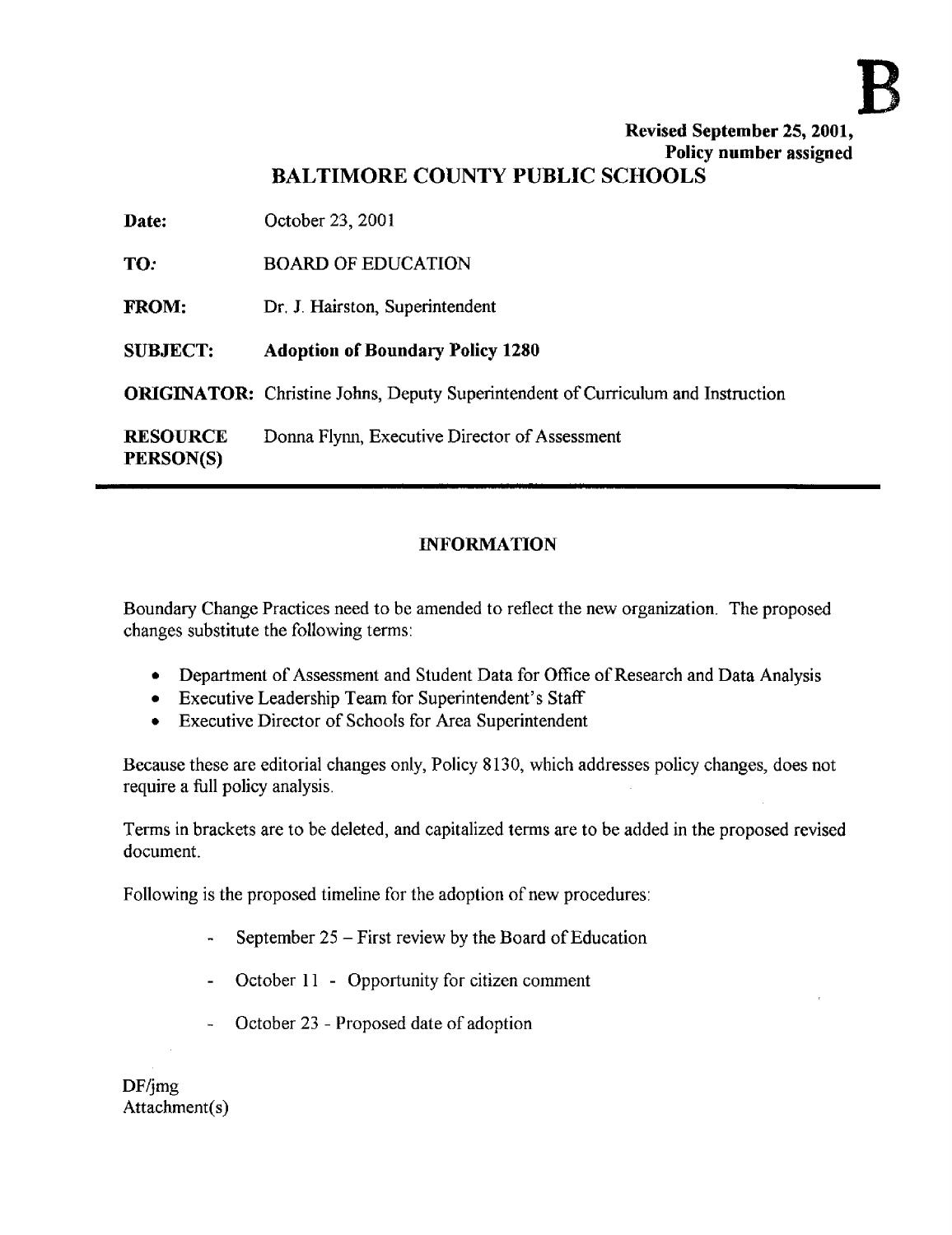#### BOARD OF EDUCATION OF BALTIMORE COUNTY BOUNDARY CHANGE POLICY

#### **STATEMENT OF INTENT**

The Board of Education recognizes its obligation to provide a uniform system of public schools that is designed to provide quality education and equal educational opportunity for all children. With the advice of the Superintendent, the Board of Education will establish geographical attendance areas for each school. The Board recognizes the importance of community involvement in the educational process .

In order to garner community input at the beginning of the boundary change process, the Board of Education is establishing this framework which provides an opportunity for a school/community-based recommendation to be presented to the Superintendent for specific boundary changes. The following school boundary practices have been The following school boundary practices have been established to provide school boundaries that are in the best interest of students.

#### **PROCEDURE**

- 1. During October, the [Office of Research and Data Analysis] DEPARTMENT OF ASSESSMENT AND STUDENT DATA will analyze the September 30 enrollment data from the schools. At [a Superintendent's Staff] AN EXECUTIVE LEADERSHIP TEAM meeting in October, the [Office of Research and Data Analysis) DEPARTMENT OF ASSESSMENT AND STUDENT DATA will identify those schools which exceed state capacity based on their full-time equivalent enrollment as well as situations where enrollments are exceptionally low. Based on this as well as situations where enrollments are exceptionally low. analysis, the [Superintendent's Staff] **EXECUTIVE LEADERSHIP TEAM** will identify<br>the schools for which boundary changes will be considered. the schools for which boundary changes will be considered.
- 2. After the presentation to the [Superintendent's Staff] EXECUTIVE LEADERSHIP TEAM, the [area Superintendent] EXECUTIVE DIRECTORS FOR SCHOOLS responsible for any school(s) considered for boundary changes will appoint a Boundary Study Committee composed of parents, teachers, administrators, and other representatives from the schools and communities involved. The Boundary Study Committee will review information prepared by the [Office of Research and Data Analysis] DEPARTMENT OF ASSESSMENT AND STUDENT DATA, gather input from the community, and develop several boundary change options.
- 3. The [Area Superintendent] EXECUTIVE DIRECTOR OF SCHOOLS will host a community forum in which the boundary change options developed by the Boundary Study Committee will be presented to all members of the community who wish to attend. The public will be informed at least ten calendar days prior to the community forum by school newsletters and community newspapers of the time, date, and location of this community forum. The Boundary Student Committee will work with the individuals and groups at the community forum to receive input and assistance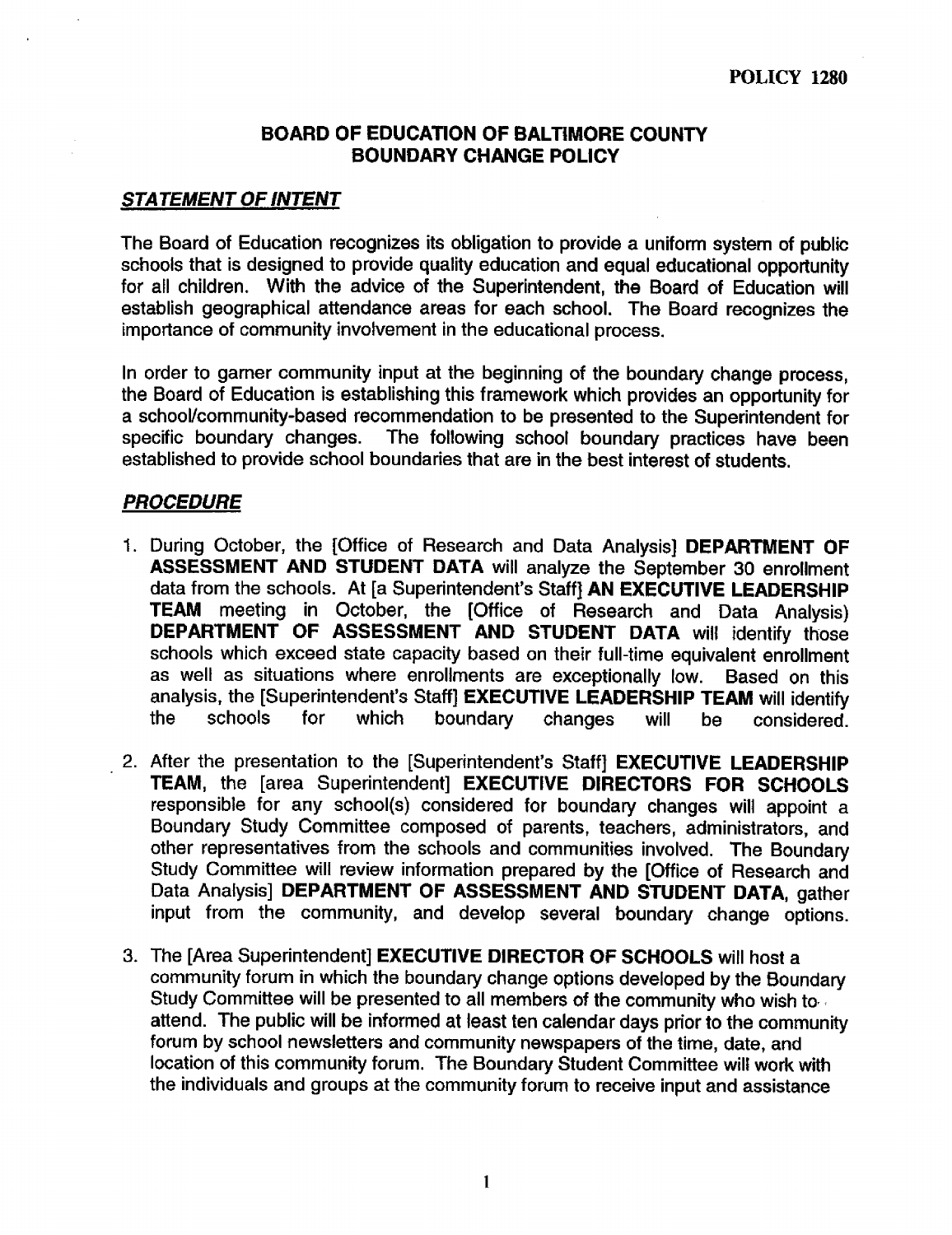concerning the several boundary change options.

- 4. Following the community forum, all information and suggestions will be organized and processed by the [Office of Research and Data Analysis] OFFICE OF ASSESSMENT AND STUDENT DATA for review by the Boundary Study Committee. The Boundary Study Committee will then provide the [Area Superintendent] EXECUTIVE DIRECTOR OF SCHOOLS with the best boundary change option, which the [Area Superintendent] EXECUTIVE DIRECTOR OF SCHOOLS will review, approve, modify, alter, and/or reject.
- 5. The approved/altered boundary change option will be submitted to the Board of Education as the Superintendent's recommendation . The Superintendent's recommendation will be presented to the Board of Education at least ten (10) calendar days prior to the Board's Public Hearing on the boundary change. Copies of the Superintendent's recommendation will be sent to each school affected by the boundary change and, upon request, to interested parties . The Board of Education will also receive copies of the proposals considered by the Boundary Study Committee, including any rationales for rejection of a proposal by the Boundary Study Committee.
- 6. A public hearing on the Superintendent's recommendation will be held by the Board of Education at least ten (10) calendar days prior to final action by the Board on this item.
- 7 . The above steps may be condensed in case of emergency.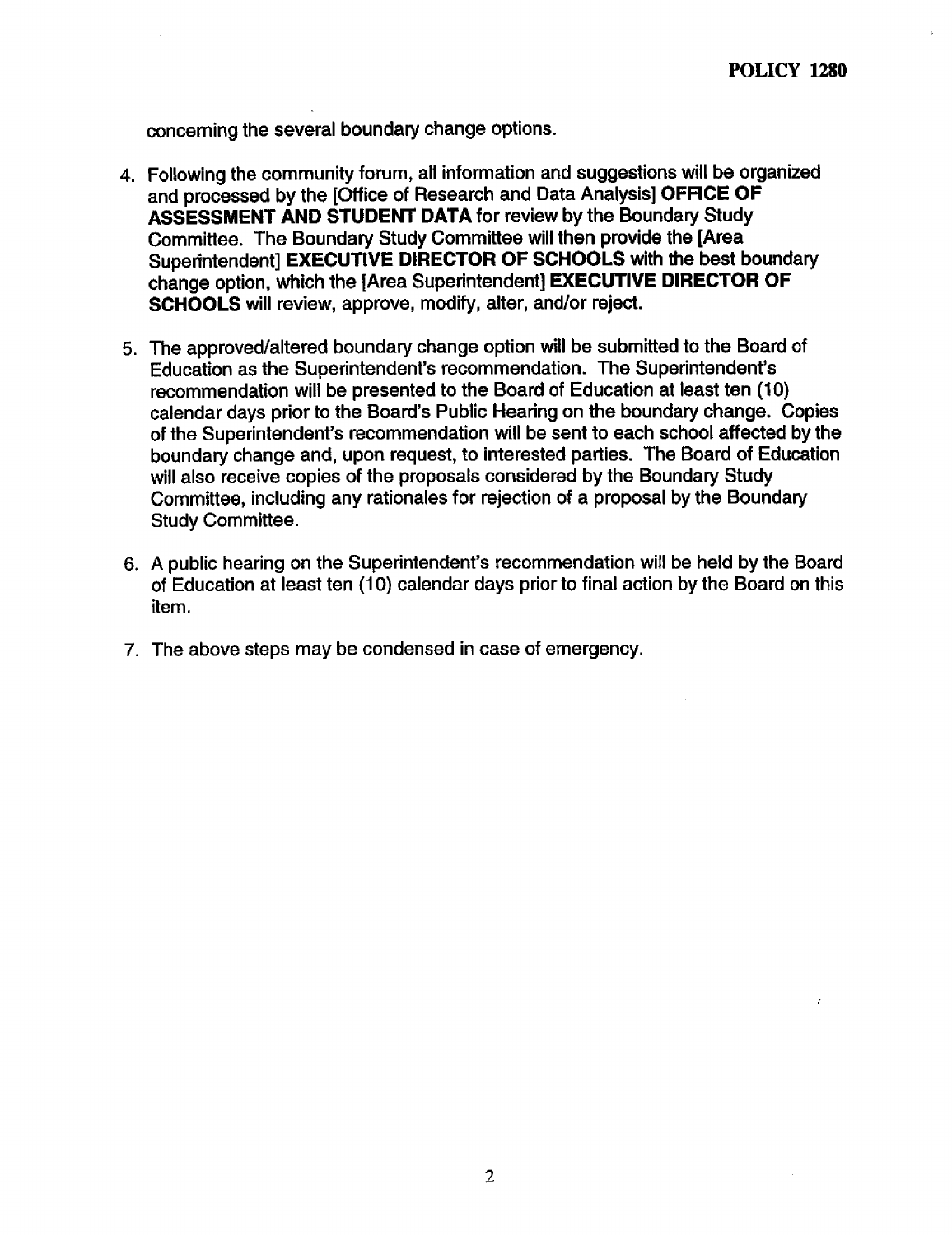**Processing Seat 1** were reading in the

### THE FRAMEWORK FOR THE BOUNDARY STUDY COMMITTEE

The following framework for the Boundary Study Committee, including the organization and duties and the suggestions for possible areas to be considered, are advisory.

#### ORGANIZATION AND DUTIES OF THE BOUNDARYSTUDY COMMITTEE

The Boundary Study Committee is to develop several boundary change options to be presented to the appropriate [Area Superintendent] EXECUTIVE DIRECTOR OF SCHOOLS for presentation at the community forum. Following the community forum, the Boundary Study Committee will review all information gathered at the community forum. The Boundary Study committee shall make a recommendation to the [Area Superintendent] EXECUTIVE DIRECTOR OF SCHOOLS of what it considers to be the best boundary change option.

I. Boundary Study Committee

Ì

- A. Boundary Study Committee Co-Chairpersons
	- 1. Selected by the Superintendent
	- 2. Duties<br>a. C
		- a. Chair Boundary Study Committee meetings<br>b. Croanize dissemination of information to the
		- b. Organize dissemination of information to the affected community.
		- c. Co-chair the community forum<br>d. Present the Boundary Study Co
		- Present the Boundary Study Committee recommendation to the [Area Superintendent] EXECUTIVE DIRECTOR OF SCHOOLS
		- e. Assist the [Area Superintendent] EXECUTIVE DIRECTOR OF SCHOOLS with the presentation of the best boundary change option to the [Superintendent's Staff] EXECUTIVE LEADERSHIP TEAM
- B. Recorder
- A. Elected by Boundary Study Committee members at the second meeting
- **B.** Duties
- a. Attends all committee meetings<br>b. Takes minutes of committee dis
- Takes minutes of committee discussions and actions. (Secretarial assistance and mailing of minutes will be provided by [Office of Research and Data Analysis] DEPARTMENT OF ASSESSMENT AND STUDENT DATA staff.)
- C. Committee Members
- A. Committee members will endeavor to work with the [Area Superintendent and the Office of Research and Data Analysis] EXECUTIVE DIRECTOR OF SCHOOLS AND THE DEPARTMENT OF ASSESSMENT AND STUDENT DATA to: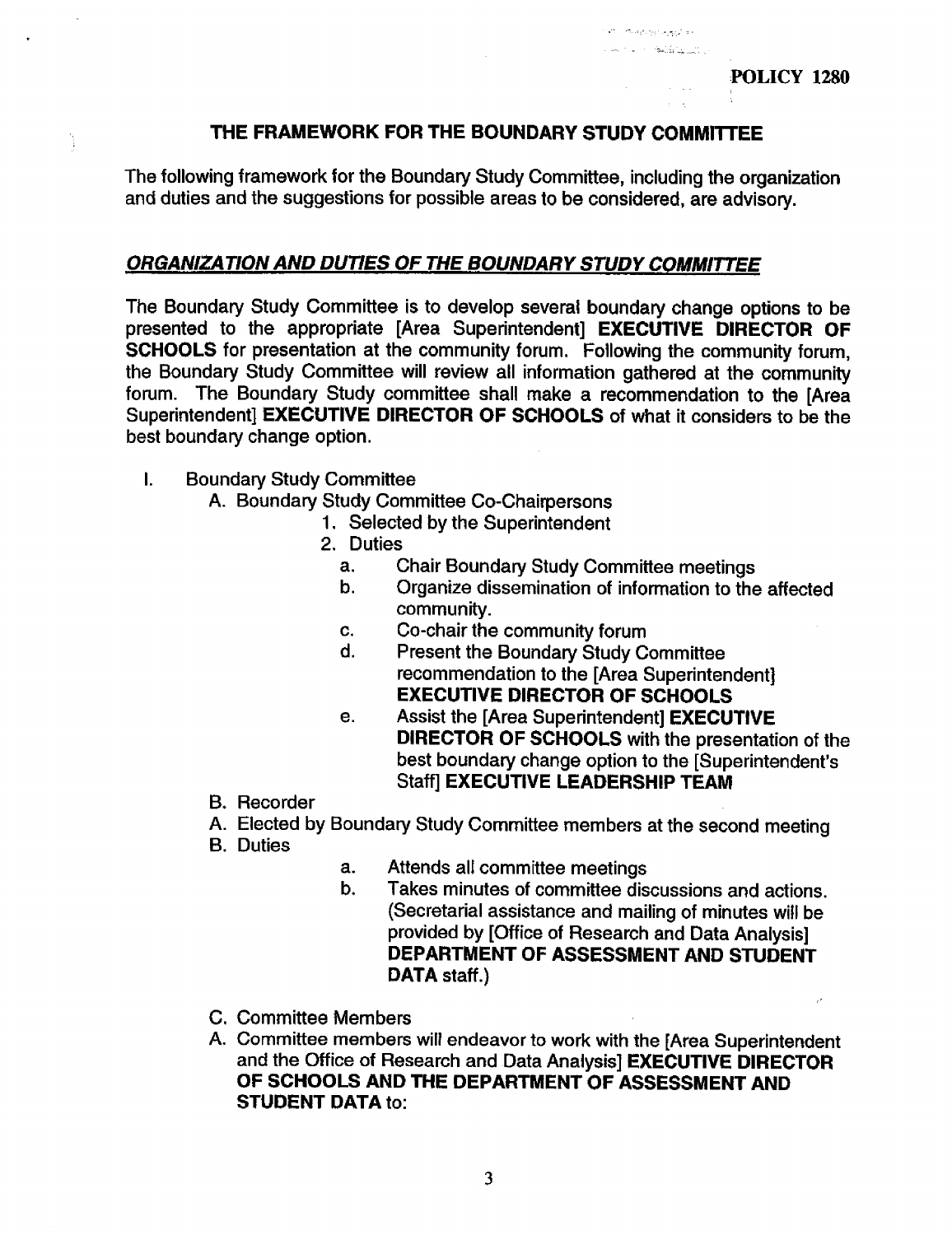- a. Receive and review information on the housing developments and neighborhoods included in the study area using maps and data provided by staff
- b. Serve as representatives of the affected schools and interested individuals from the affected neighborhoods
- c. Seek input from the interested individuals from the affected neighborhood to identify concerns and preferences
- d. Provide input to the Boundary Study Committee as a representative of the affected neighborhood, not as an individual
- e. Provide, where necessary, information from the Boundary Study Committee to interested individuals in the affected neighborhoods
- f. Identify the various boundary options.
	- <sup>1</sup> . Determine which neighborhoods and/or areas should be in the core boundary area to attend each affected school (i.e., the areas which will definitely be included in the attendance area for each affected school).
	- 2. Determine which neighborhoods and/or areas are considered optional and can be assigned to one or more different schools in the various boundary options .
- g. Plan, attend, and assist with the facilitation of the community forum.
	- <sup>1</sup> . Assist in the preparation and/or dissemination of publicity concerning the community forum.
	- 2. Work with staff to develop handouts which summarize the advantages or disadvantages of each of the boundary options.
	- 3. Help the boundary Study Committee develop answers to frequently asked questions about the process and the various boundary options.
	- 4. Serve as small-group facilitators to answer questions and gather information for the Boundary Study Committee .
	- h. Make recommendation to the [Area Superintendent] EXECUTIVE DIRECTOR OF SCHOOLS of the best boundary change option.

# II. [Area Superintendent] **EXECUTIVE DIRECTOR OF SCHOOLS**<br>A. Advise the ISuperintendent's Staff! **EXECUTIVE LEADFF**

Advise the [Superintendent's Staff] EXECUTIVE LEADERSHIP TEAM concerning schools which may require boundary adjustments .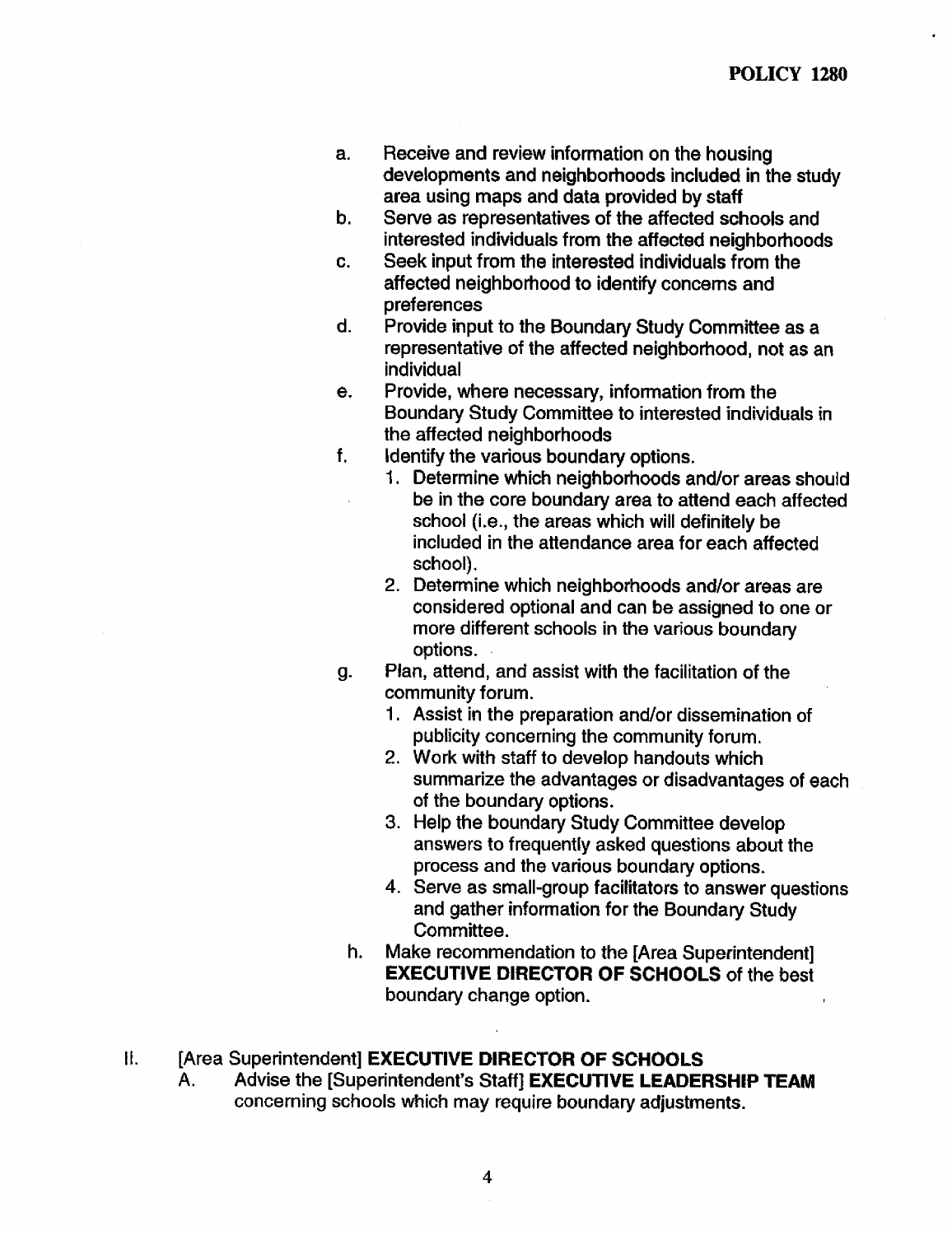- B. Schedule meetings with principals, in concert with the [Office of Research and Data Analysis] DEPARTMENT OF ASSESSMENT AND STUDENT DATA, to provide orientation to the boundary study process.
- 
- C. Appoint Boundary Change Committee members.<br>D. Schedule, attend, and facilitate Boundary Study (
- D. Schedule, attend, and facilitate Boundary Study Committee meetings.<br>E. Direct the research of the [Research and Data Analysis] Department of Direct the research of the [Research and Data Analysis] Department of Assessment and Student Data staff.
- F. Coordinate communication throughout the boundary change process.<br>G. Host the community forum.
- G. Host the community forum.<br>H. Present the Boundary Stud
- Present the Boundary Study Committee's best boundary change option to the [Superintendent's Staff] EXECUTIVE LEADERSHIP TEAM.
- III. School Principals
	- A. Identify and contact parents and teachers to serve on the Boundary Study Committee and recommend those individuals to the [Area Superintendent] EXECUTIVE DIRECTOR OF SCHOOLS.
		- <sup>1</sup> . Seek the advice of the PTA Executive Board to identify parent(s) representatives to be appointed to the Boundary Study Committee.<br>a. Parent representatives should have the time to devote to the
			- Parent representatives should have the time to devote to the Boundary Study Committee.
			- b. Parent representatives should represent potentially affected areas and/or neighborhoods.
		- 2. Seek the advice of the school's Faculty Council to identify teacher(s) representatives to be appointed to the Boundary Study Committee.
		- 3. Explain to potential parent and teacher representatives the Boundary Study Committee member duties, organization, and time commitment and obtain that individual's commitment to actively serve on the Boundary Study Committee before final selection.
	- B. Attend, or provide a representative to, the Boundary Study Committee meetings and serve as a technical advisor.
	- C. Assist the Boundary Study Committee in communication efforts.<br>1. When requested by the Boundary Study Committee, use the
		- When requested by the Boundary Study Committee, use the school newsletter or other forms of parent communication to assist in the dissemination of information.
		- 2 . Make appropriate presentations to various school-based groups and/or at PTA meetings of information that would be of assistance to the Boundary Study Committee .
		- 3 . Be knowledgeable of all Boundary Study Committee activities in order to respond to parent inquiries .
	- D. Remain impartial in assisting the Boundary Study Committee with the determination of options.
- IV. [Office of Research and Data Analysis] DEPARTMENT OF ASSESSMENT AND STUDENT DATA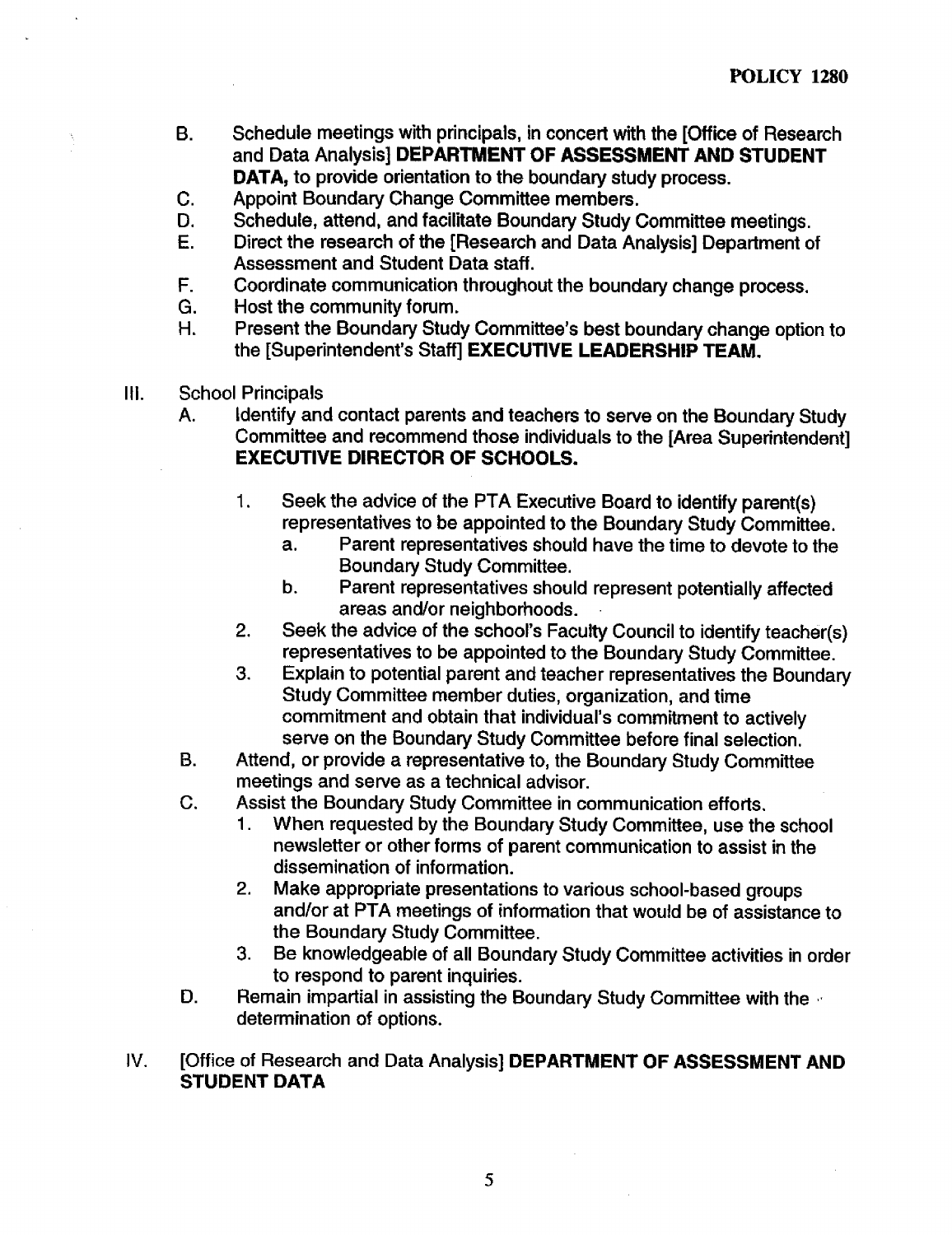- A. Meet with affected principals to provide orientation to the Boundary Study Committee process.<br>1. **Review bounda** 
	- Review boundary study parameters (extent of relief being sought for each school involved).
	- 2. Review location of potentially affected neighborhoods.
- B Work with [Area Superintendent] EXECUTIVE DIRECTOR OF SCHOOLS in planning first Boundary Study Committee meeting.
- C. When requested by the Boundary Study Committee, provide geographic and statistical data as well as other technical assistance.
- D. Organize and process information and report results of the Boundary Study Committee and the community forum.
- E. Review Boundary Study Committee recommendation.<br>F. Crganize information and data to be presented to the I
- Organize information and data to be presented to the [Superintendent's Staff] EXECUTIVE LEADERSHIP TEAM.
- V. Baltimore County Public Schools Budget, Physical Facilities, Transportation, and other Offices<br>A. Provid
	- A. Provide data, input, and feedback to all proposals throughout the process.<br>B. Consider the implications of boundary changes when developing budgets.
	- Consider the implications of boundary changes when developing budgets, physical facilities, transportation networks, and other services.

#### SUGGESTIONS FOR POSSIBLE CONSIDERATION BY THE BOUNDARY STUDY COMMITTEE

The Baltimore County Public Schools' Belief Statement asserts that "improved student achievement requires families and communities to be partners in the education process." In order to encourage community support in the educational process, the boundary change process has been revised to gamer community input at the initial stages of the boundary setting discussions. The Boundary Study Committee provides a framework to obtain and to refine community input for recommending new school boundaries to the Area Superintendent.

In order to prepare for its recommendation to the [Area Superintendent] **EXECUTIVE** DIRECTOR OF SCHOOLS, the Boundary Study Committee may consider any, all, several, or none of the following topics. These topics are provided only for Committee discussion and to provide a framework to develop the various boundary options. The topics are not intended to represent an exhaustive list of all the topics that could be considered when reviewing boundary changes.

The topics provided below are not meant to be a complete list. It is recognized that some topics of consideration may be mutually exclusive and/or contradictory. The listing of these topics is to provide a numerical reference system, but does not indicate a hierarchy, order of priority, or any implied priority or desirability. The best option recommended by the Boundary Study Committee to the [Area Superintendent] EXECUTIVE DIRECTOR OF SCHOOLS need not satisfy all of the topics listed below.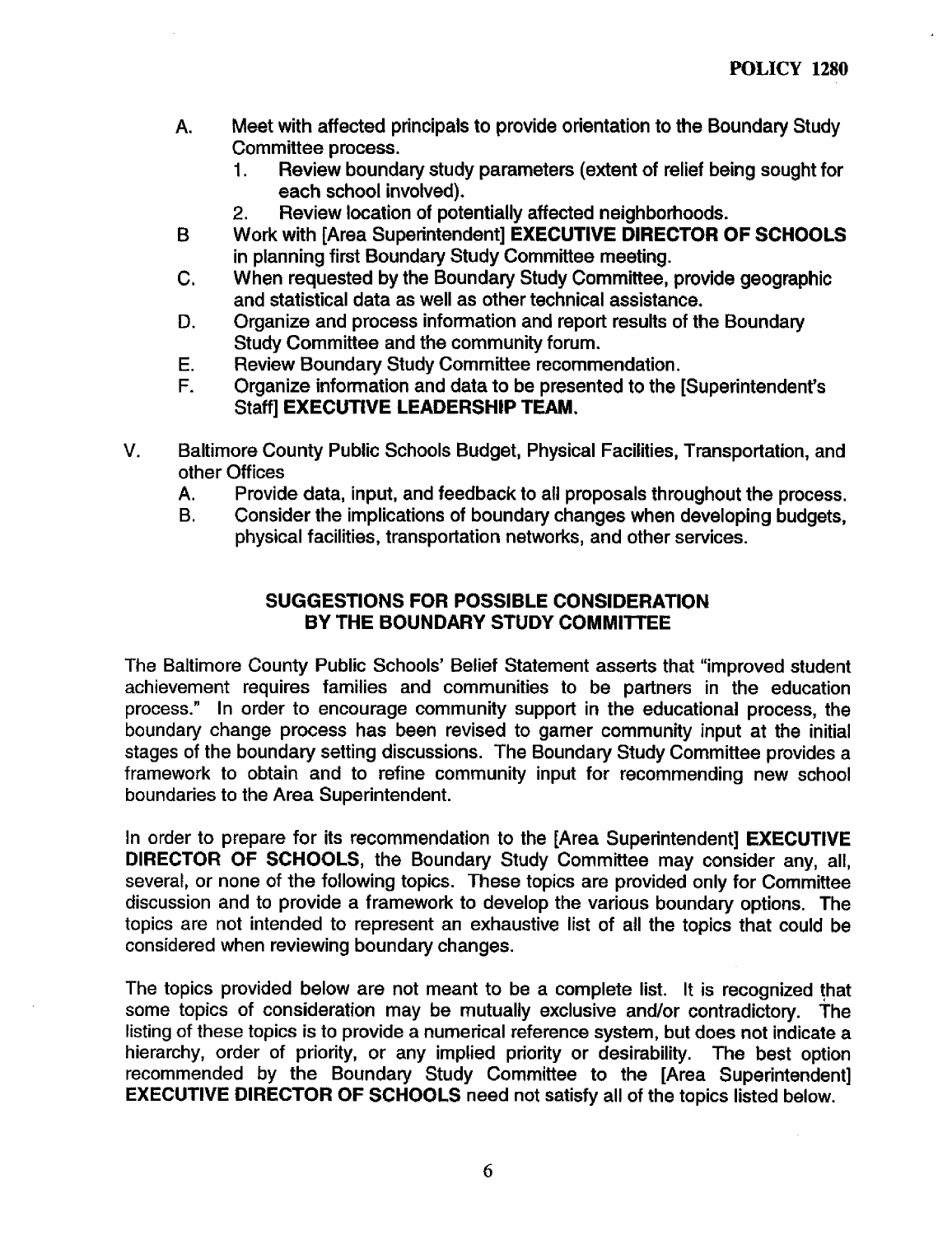The final plan adopted by the Board of Education may include any or none of these topics of consideration.

- <sup>1</sup> . Establish and adjust school boundaries throughout the county in a manner which insures efficient use of available space.
	- A. Identify schools which are overcrowded or underenrolled by comparing the State Capacity of each facility with its full-time equivalent enrollment.
	- B. Apply the guideline of 90% ("Whenever a school's FTE enrollment reaches 90% of its state capacity, the school is overcrowded." Conversely, by MSDE practice, a school with an FTE enrollment that is 65% or less of its state capacity is considered underutilized .)
	- C. Avoid overcrowding facilities.
	- D. Minimize costs.
- 2. Reassign school attendance areas only when other reasonable and educationally sound choices are not immediately available.
	- A. Explore ways of using existing space more efficiently.
	- B. Consider annexing certain grades or programs to nearby facilities with spare capacity.
	- C. Where possible, use relocatable classrooms to relieve overcrowding due to short-term enrollment increases .
- 3. Maintain a commitment to long-range planning decisions .
	- A. Where feasible, maintain the community school concept.
	- B. Attempt to insure that students attend the schools closest to their homes. Sample Options:<br>i. When
		- i. Whenever possible, attempt to keep communities together.<br>ii. In order to serve students at the closest possible school
		- In order to serve students at the closest possible school, consider employing a domino effect when locations of available school facilities and student clusters are not contiguous.
		- iii. When establishing boundary lines, attempt to follow natural boundaries, such as railroads, creeks, major highways, election districts, existing school boundaries, and locations of feeder schools.
	- C . Where possible, eliminate existing satellite zones (areas districted to <sup>a</sup> school that are outside of its community boundary). Sample Options:
		- i. Attempt to employ satellite zoning only for special purposes and for a pre-determined time period. (Any satellite zoning plan should designate the contiguous school which will be expected to serve students in the satellite area as soon as circumstances permit.)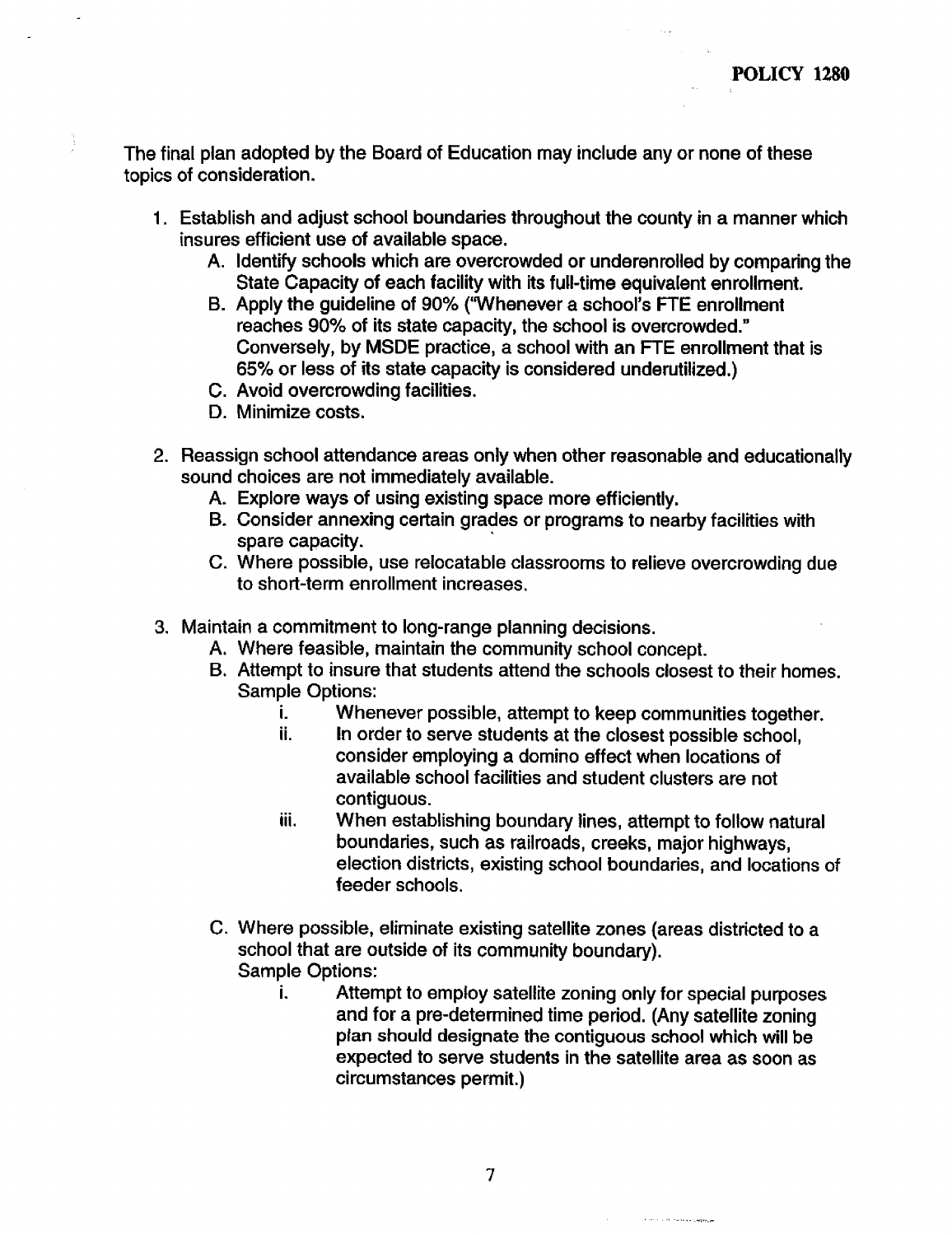- ii. As new subdivisions are approved and overcrowd a school, consider assigning the children from the newly developing neighborhoods to other attendance areas with available space rather than disrupt students from existing neighborhoods. (Realize, however, that this tends to create undesirable satellite areas which are usually served by facilities that are a greater distance away than schools serving established residences.)
- 4. Relate proposed boundary adjustments to customary student assignment patterns for progression through school.
	- A. Whenever possible, develop boundary change proposals which insure that feeder school patterns from elementary to middle to high school keep developments, neighborhoods, and communities together.
	- B. Where feasible, develop boundary change proposals which insure that elementary school boundaries do not overlap middle school boundaries, and middle school boundaries do not overlap high school boundaries.
	- C. Reassign elementary school students no more than once every 5 years and secondary school students no more than once every 3 years.
	- D. Phase in high school redistricting when possible, beginning with grade 9 students.
	- E. Develop options which reflect the diversity of the population within the entire cluster of schools under consideration .
	- F. Reject options which foster racial or socioeconomic isolation .
- 5. Examine the effects of boundary adjustments on the instructional programs of all schools involved.
	- A. Examine the effect of boundary adjustments on the instructional programs of both the sending and receiving schools.
	- B. Adjust enrollment projections by school to assist in staffing, scheduling, and distribution of supplies and materials when boundary changes are implemented.
- 6. Develop boundary adjustment proposals that allow students to be transported in the most efficient and feasible manner.
	- A. Maximize the number of students who can walk to school.
	- B. Minimize travel time and maximize safety for students who must be transported.
	- C. Avoid bussing students past a school which has the same grade levels.
	- D. Avoid duplicate bus runs on the same streets for schools with the same grade levels.
	- E. Transport toward town centers rather than toward the countryside to minimize special trips to school for parents and guardians.
- 7 . Come to a consensus on proposed options by prioritizing the needs unique to the situation under study.